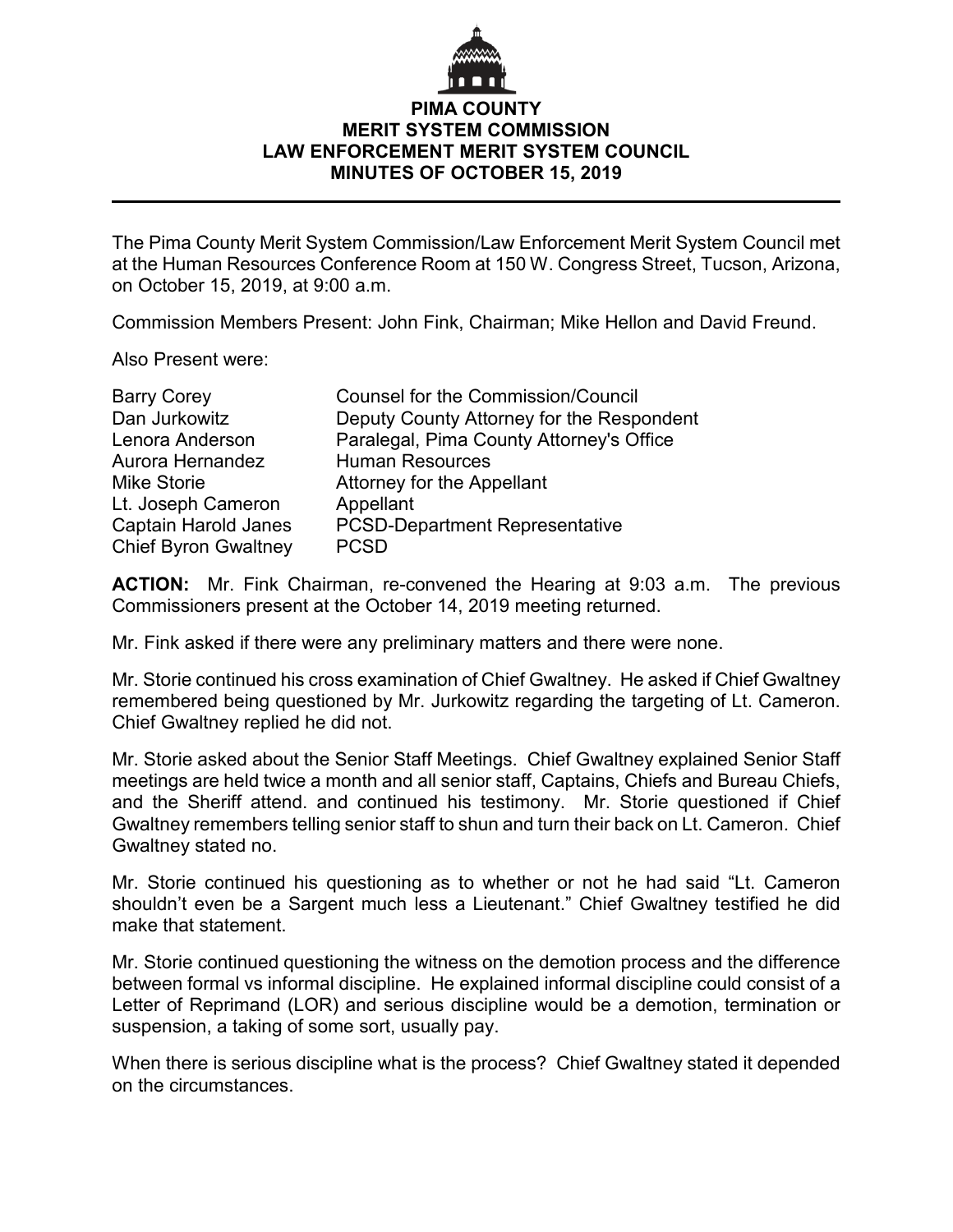Mr. Storie continued his questioning regarding the general process of discipline. The first item in the process of an investigation, fact finding, by Internal Affairs (IA) and why this step was not followed, why this was not investigated by Internal Affairs.

Mr. Storie explained how important the process is. Mr. Jurkowitz objected as to relevance. Mr. Hellon and Mr. Fink agreed to allow the witness to continue regarding what is normal and abnormal about the process in this case.

Mr. Storie indicated this discipline was issued from the top of the chain of command. There was testimony that this process has been totally different from the usual process. He explained the general investigative process. First, investigation, fact finding, did he violate the rules, and was it excessive? Second, once there is a fact finding, what discipline is warranted?

Chief Gwaltney explained that process is for an Executive Review process for an IA Investigation and stated this case was not appropriate for IA. This was an employee behavior and performance issue, all the facts were known, and therefore there was no need for an IA investigation, interviewing anyone would not have changed anything, all the facts were known.

Chief Gwaltney explained when there is an employee performance issue the procedure depends on the circumstances. They review the entire circumstance. This case pertained to the LOR being out after he was ordered to take it down and the continued violation of the recording policies. An investigation was not needed it was simply up to the employee's Chain of Command to review the material and decide the discipline.

Chief Gwaltney stated the packet came from Chief Woolridge to him. He reviewed it then he handed it to Chief Stuckey, this was the Chain of Command. He did not make a recommendation for discipline.

Mr. Storie asked if this is normal for the issue to go from the bottom up or does it come down from the top.

Chief Gwaltney stated it depends on how the information developed. He said in this particular case, Chief Woolridge forwarded the memorandum that was the totality of the issues he was dealing with when Lt. Cameron was in his Chain of Command with Capt. Ponzio. Now Lt. Cameron was in a different Chain of Command reporting to Capt. Janes and Chief Stuckey. He gave the material to Chief Stuckey to forward to Capt. Janes for review and to make recommendations.

Mr. Hellon asked if Chief Woolridge is the person who saw the LOR out and is that why the memo came from the top down.

Chief Gwaltney stated in March when the original issue appeared it was handled informally in his Chain of Command; in October when it resurfaced it fell under Chief Stuckey's Chain of Command.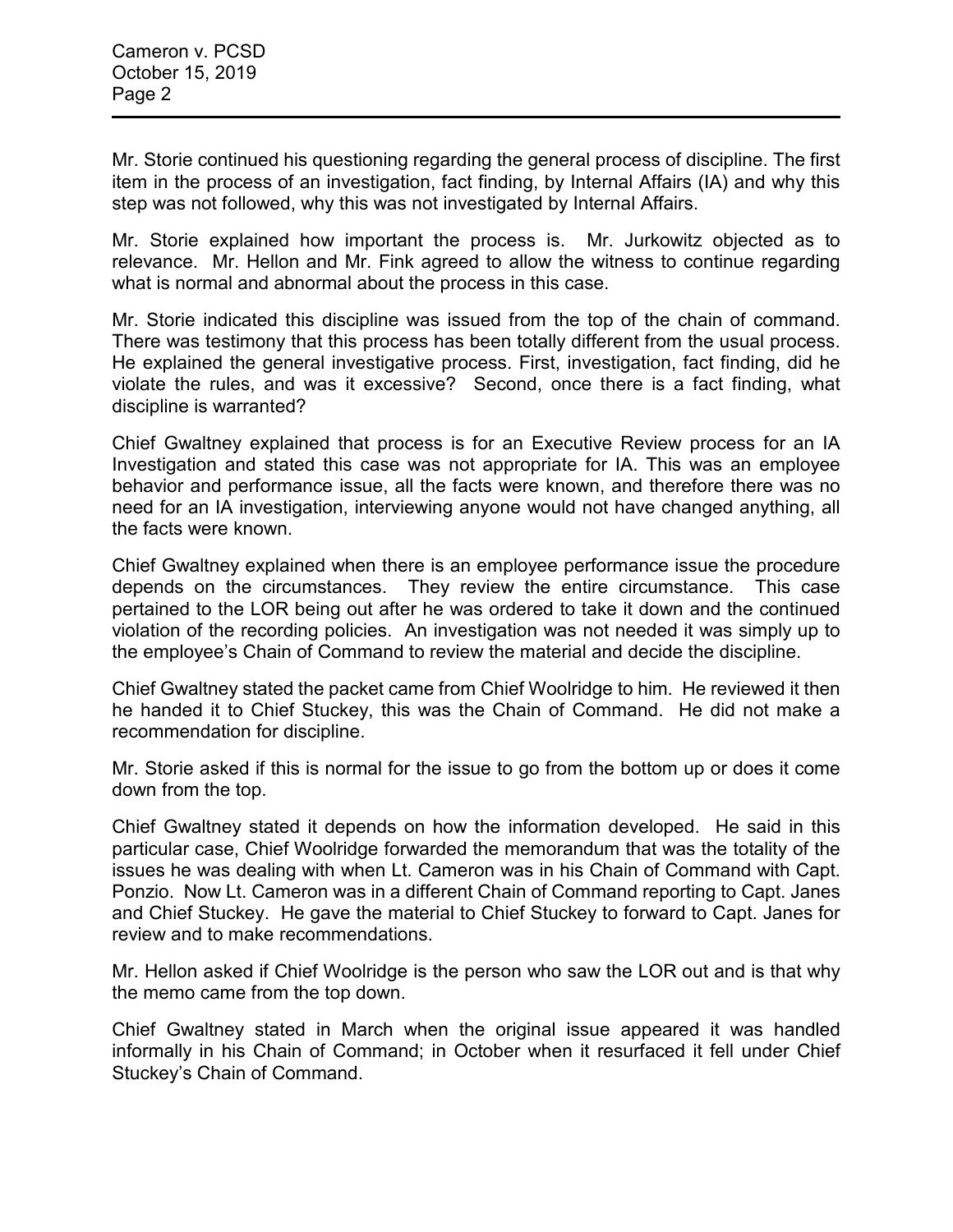Mr. Hellon asked when it was referred down the Chain of Command to Capt. Stuckey, was it directly to him or through Chief Woolridge? Chief Gwaltney stated Chief Woolridge spoke with Sheriff Napier who instructed him it should go to the employee's current Chain of Command, Chief Gwaltney.

Mr. Storie asked about the "model" where discipline goes up the Chain with recommendations, and is that model still in place. Chief Gwaltney stated they never had a model that he was aware of, it has always been case by case.

Mr. Storie, asked if independent thought was discouraged.

Chief Gwaltney explained "when disciplinary recommendations are made Sheriff Napier expects them to go down to the supervisor level to make their recommendations. Their recommendations are independent and are not expected to be a group think or be in line with anything other than what they truly believe them to be. When those recommendations come back up each level of the Chain of Command they can be changed. They can aggravate or mitigate or go up or down and move entirely along the span. There is no process where they have to submit a particular recommendation. There could be discussions when the matter is grave enough or serious enough and based on what we know it to be. The Sheriff reinforced to each section, when a recommendation is made it is to be independent and heartfelt."

In the past the Captains and Chiefs made the decisions at the Executive Review and determine the discipline. Sheriff Napier changed the process. It now goes down to the supervisor of the employee involved for their input.

Mr. Hellon asked if this bypassed Chief Woolridge and went directly to Chief Stuckey. Chief Gwaltney stated Chief Woolridge was no longer in the Chain of Command. Chief Stuckey was the Chief and the direct supervisor was Capt. Janes.

Mr. Hellon asked why it did not go to Capt. Janes the direct supervisor. Chief Gwaltney explained because it goes down the Chain of Command. The Chief decides when and how to meet with the Captain.

Mr. Storie asked if this is the first time Chief Gwaltney heard Capt. Janes was pressured to come to a conclusion absent of his independent thought.

Chief Gwaltney replied, the pressure would be surprising, discussion/conversation is not unusual. He believed the Sheriff met with Capt. Janes at least once if not twice and reiterated that whatever the recommendation was it had to be his.

**ACTION:** Point of Order at 9:26 a.m. Mr. Fink was informed that Roll Call had been overlooked at the beginning of the hearing and asked for Roll Call at this time. (Attendees documented on the first page.)

Chief Gwaltney continued his testimony. Mr. Storie asked about previous progressive discipline, in the Notice of Suspension it refers to previous discipline, and the LOR is listed as one of the items for discipline, accounting for one of the days of the suspension.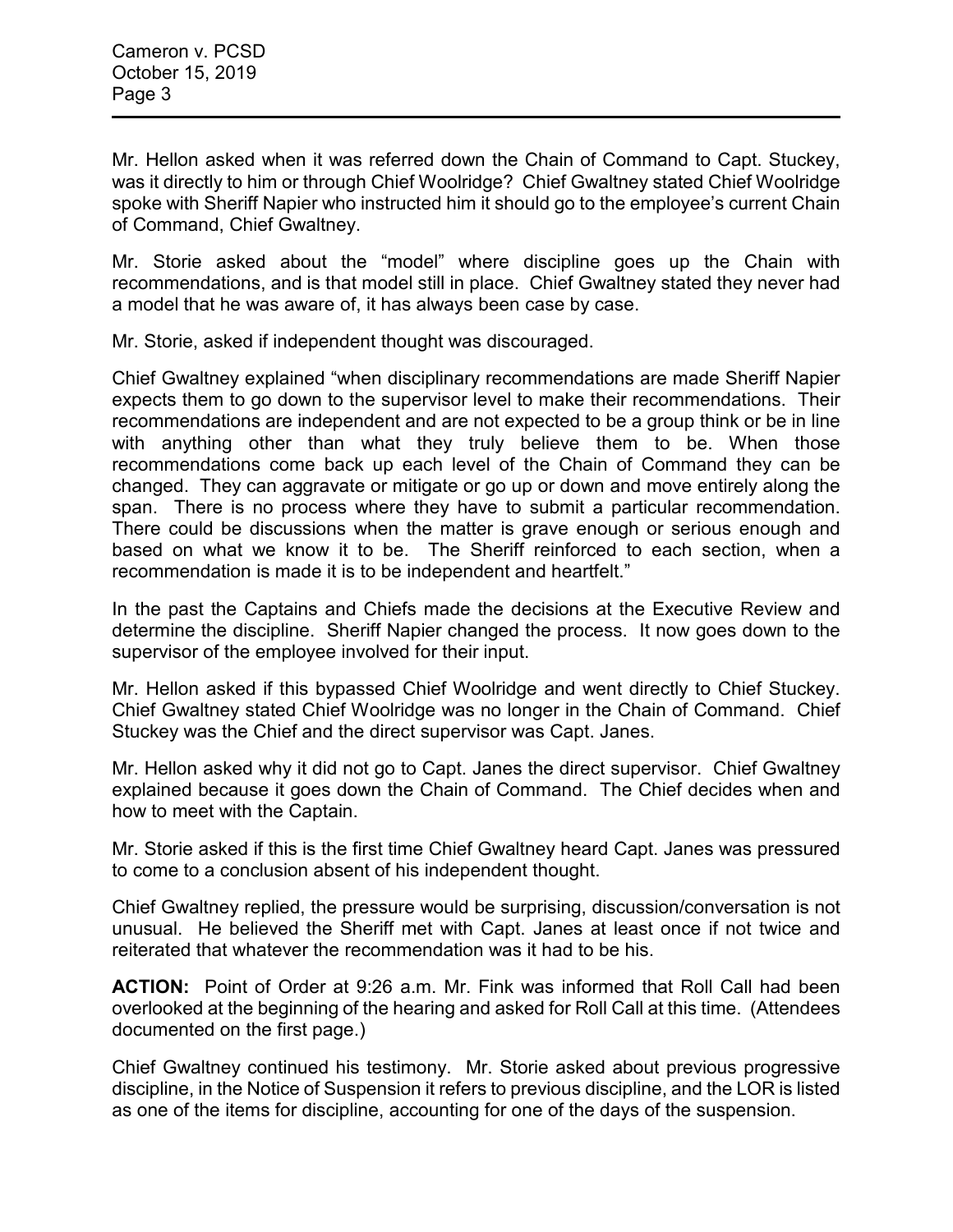Mr. Storied asked if Chief Gwaltney knew Lt. Cameron asked the LOR to be rescinded.

Mr. Jurkowitz objected based on relevance.

Mr. Fink stated the Sheriff, County employee vs. departmental employee has been visited and would not be discussed with this witness at this time. When the time comes the Commission will weigh and decided the issue. He asked Mr. Storie to continue.

Mr. Storie asked about the State Law regarding the Pre-Action Meetings and how Capt. Stephens was in charge of the meeting. He indicated the Captain operates under the State Law. Chief Gwaltney stated no, he is the Captain in charge of that meeting at that particular time. It is his meeting.

Chief Gwaltney stated the Captain has the right to cancel or reschedule, if the representative is being disruptive another representative can be called in, it is his meeting.

Mr. Hellon asked if Mr. Storie was going to introduce the statute. Mr. Storie indicated it was in Title 38 A.R.S. § 1104.

Mr. Storie asked if he knew Capt. Ponzio was being pressured to discipline Lt. Cameron. Chief Gwaltney stated no, but there was pressure on Capt. Ponzio to do his job. Mr. Storie had no other questions.

ACTION: Mr. Jurkowitz began his re-direct.

Mr. Jurkowitz asked Chief why it is important for Commanders to follow the rules. Chief Gwaltney stated they are held to a higher standard because they are management and in a leadership role, it's important for them to set an example for all the employees.

Mr. Jurkowitz stated the Sheriff cares about everyone's opinion. Everyone is allowed to make assessments of what discipline is to be issued. Then it is reassessed by the Chain of Command and the final decision is up to the Appointing Authority (Sheriff Napier), after weighing everyone's opinion. If Capt. Janes decided on an LOR and the Sheriff believed something more significant, the final decision is ultimately up to him.

Mr. Jurkowitz asked if it would have been a waste of time and resources to send this to IA. Chief Gwaltney stated yes, because there was nothing to investigate, the facts were clear; the LOR was out and clearly seen by Senior Staff, and the recordings were recorded and transcribed.

He asked the Chief if he modified recommendations as they came to him. Chief Gwaltney stated he did and believed the discipline was appropriate. Independent of anyone else's opinion.

Mr. Hellon questioned Chief Gwaltney that in his opinion Lt. Cameron should not be a Sergeant much less a Lieutenant, how did he become a Lieutenant?

Chief Gwaltney stated he had no control over those decisions. The comments made during the Senior Staff meeting are to be left in the staff meeting. These meetings are